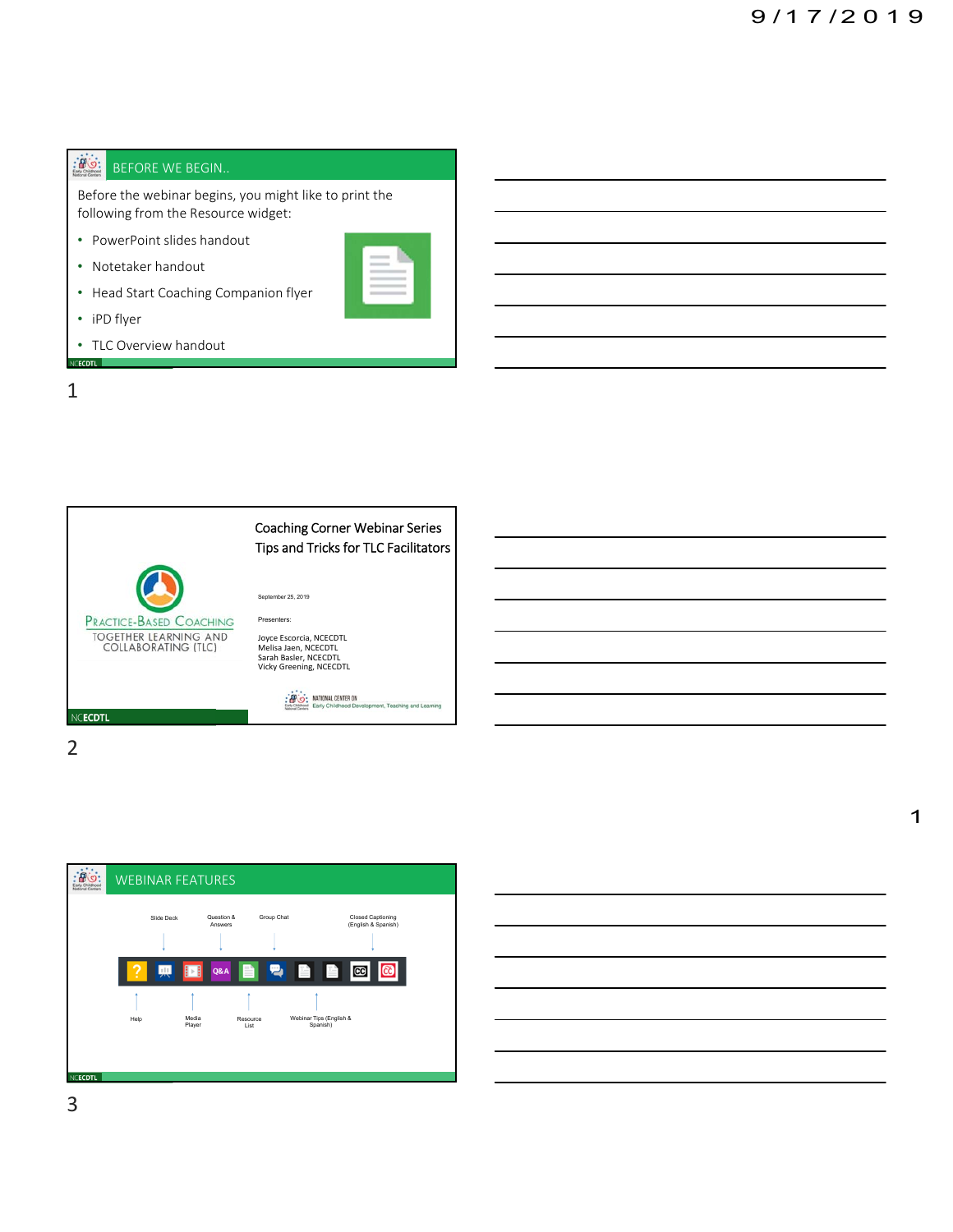





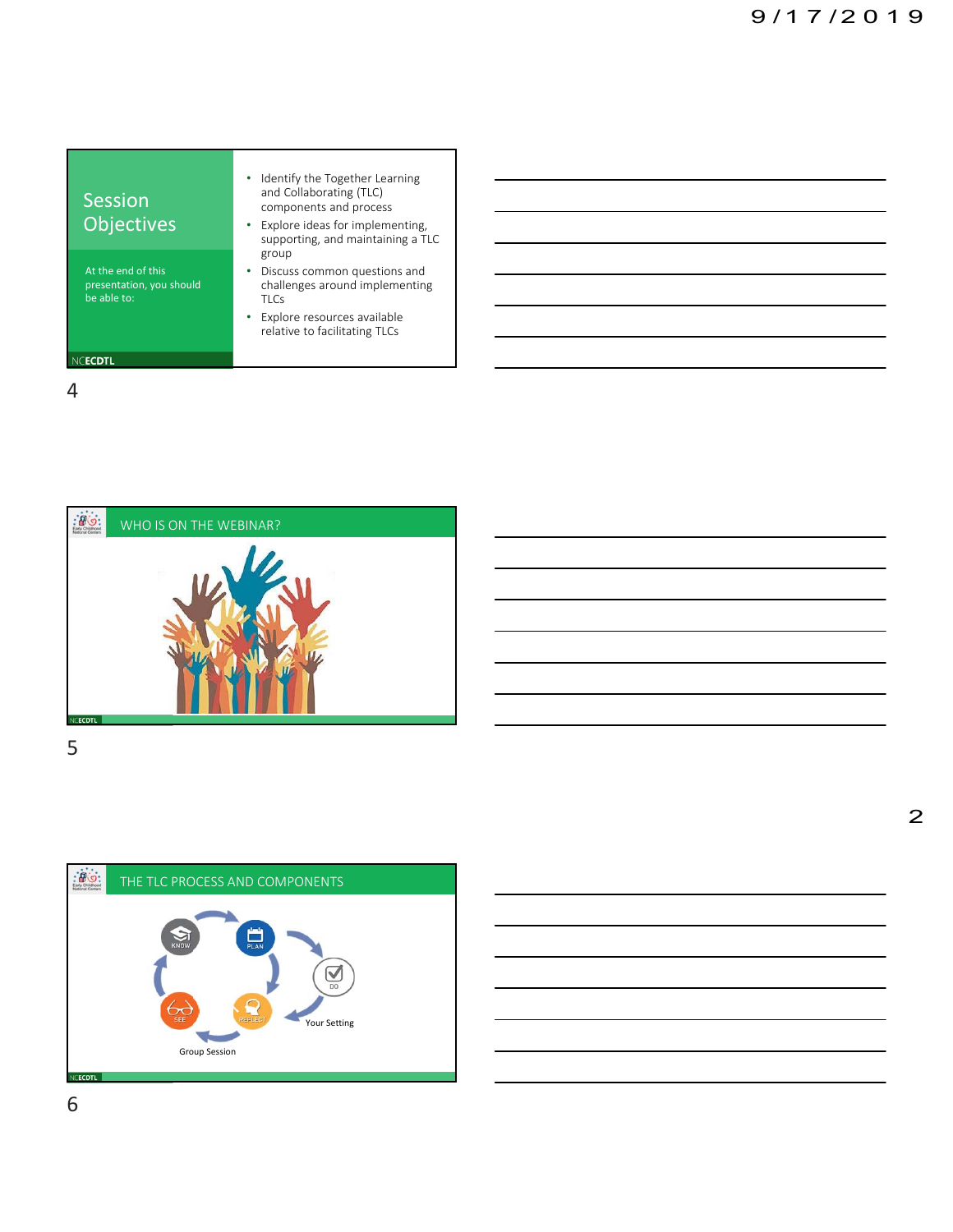









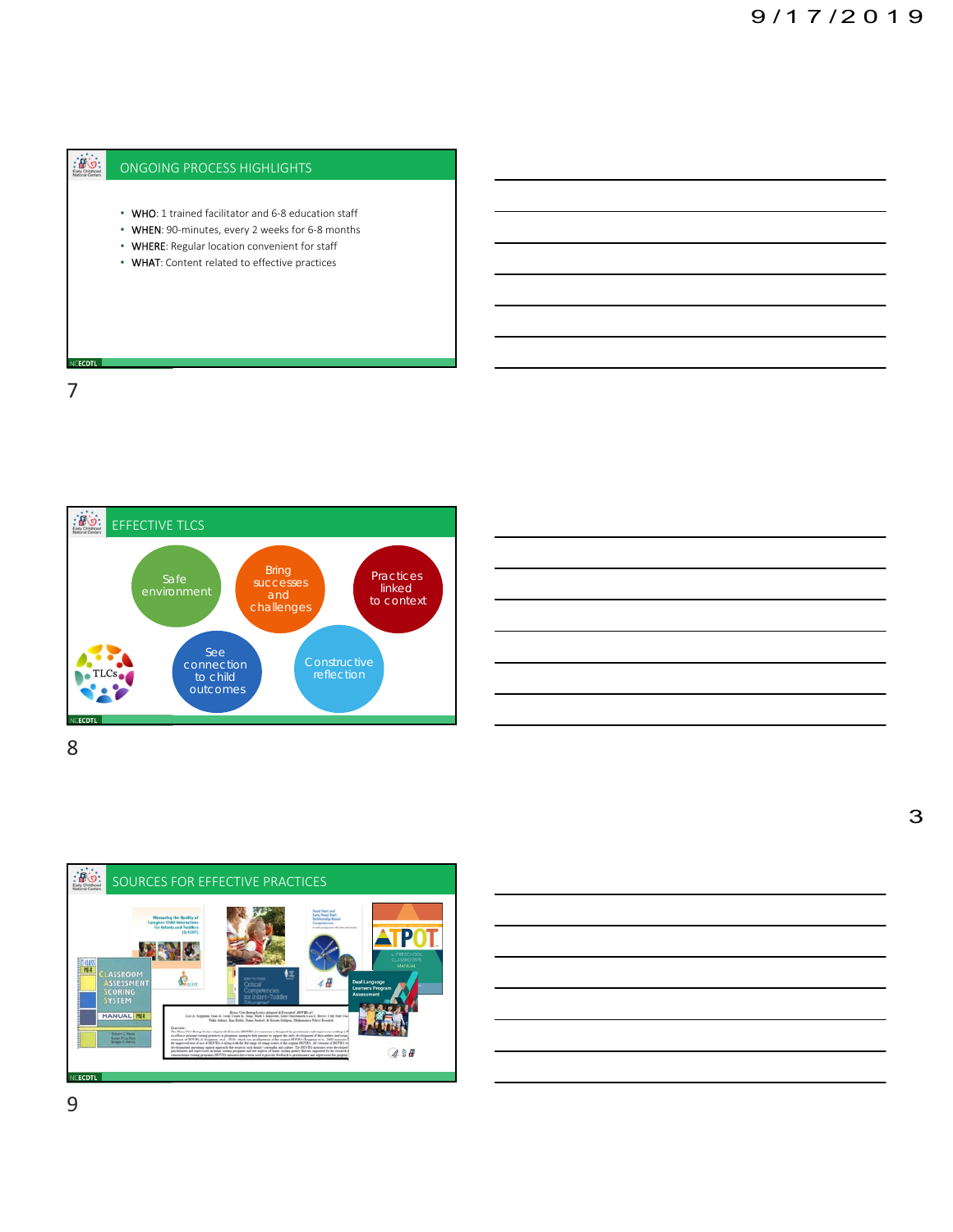



11

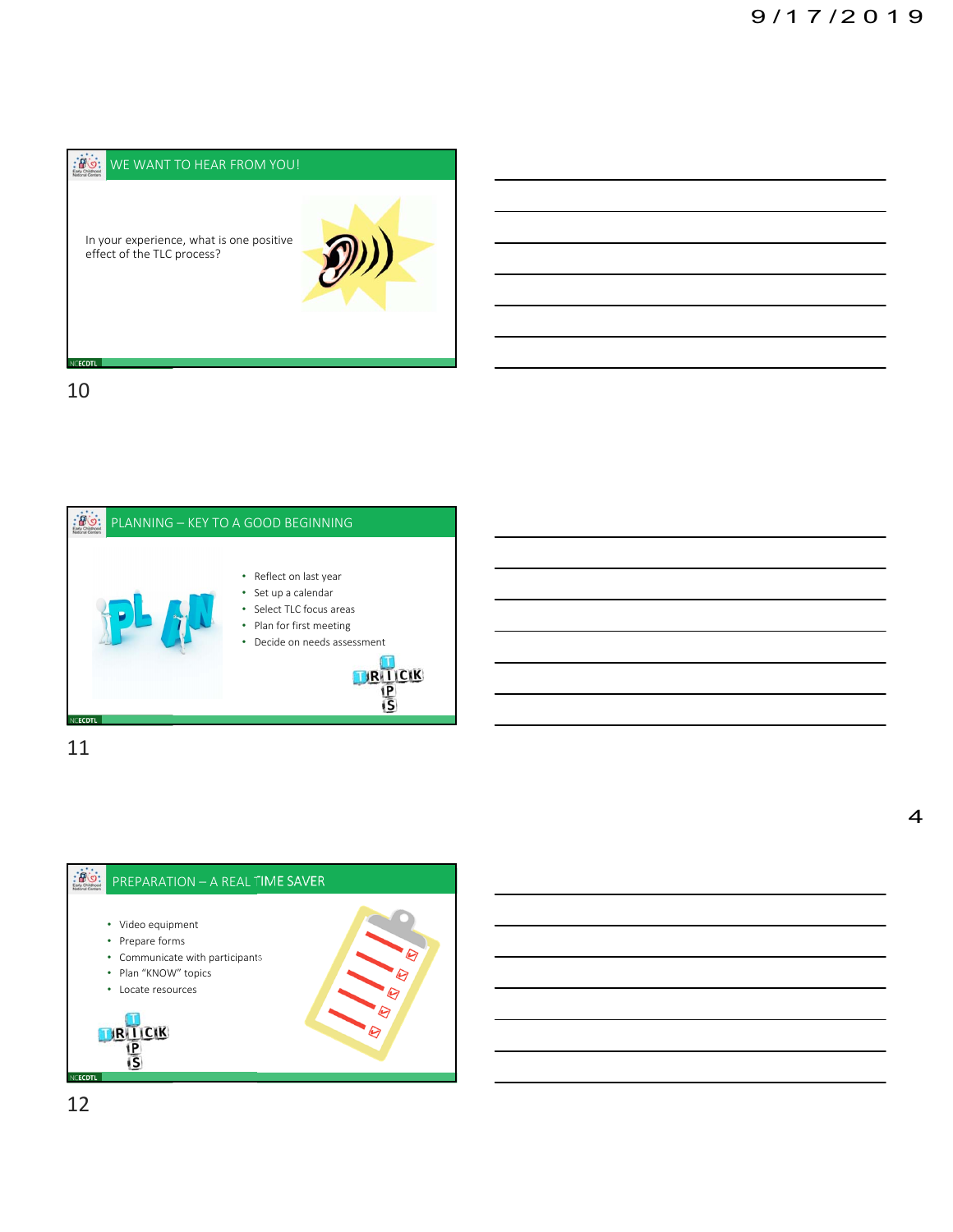



14

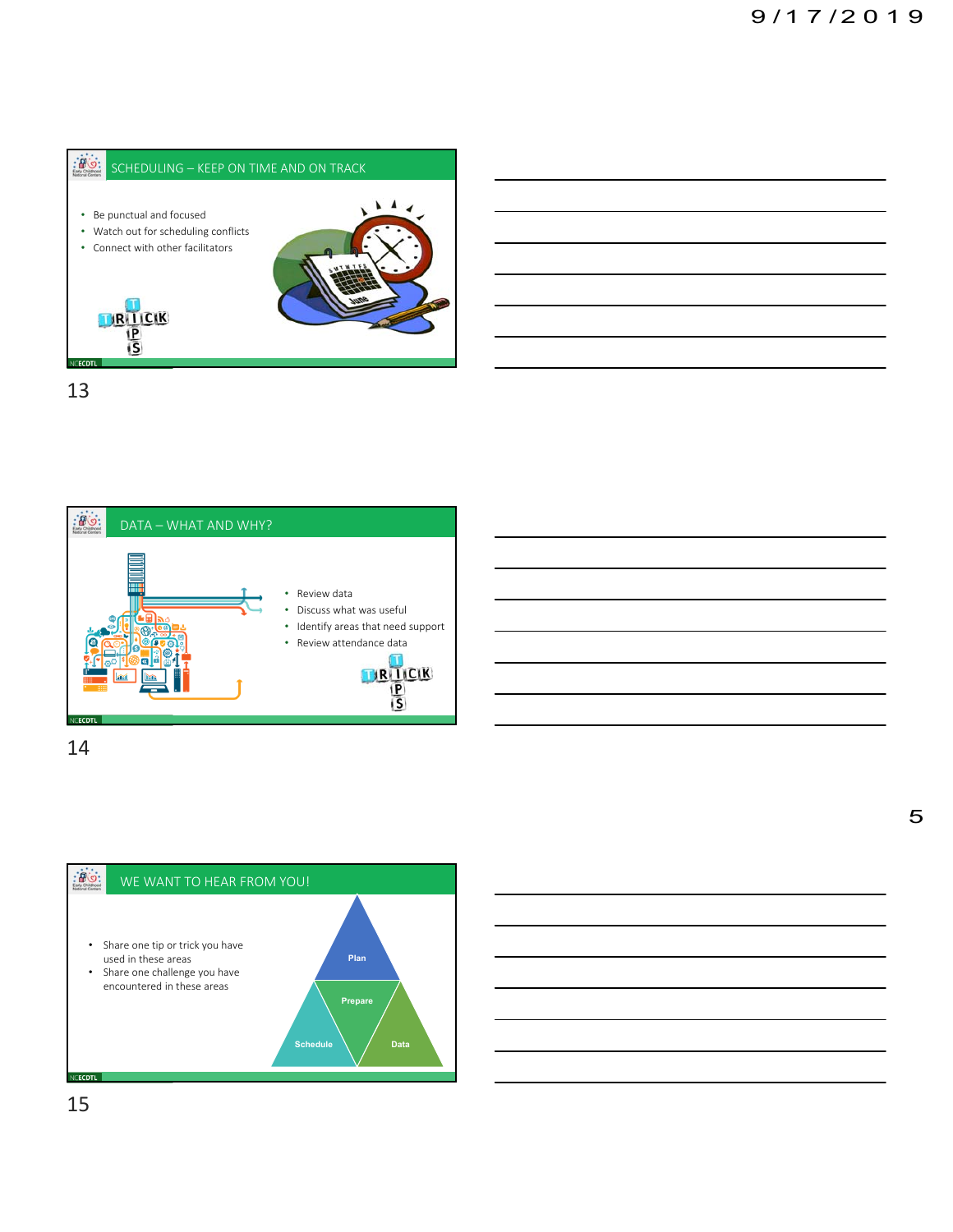





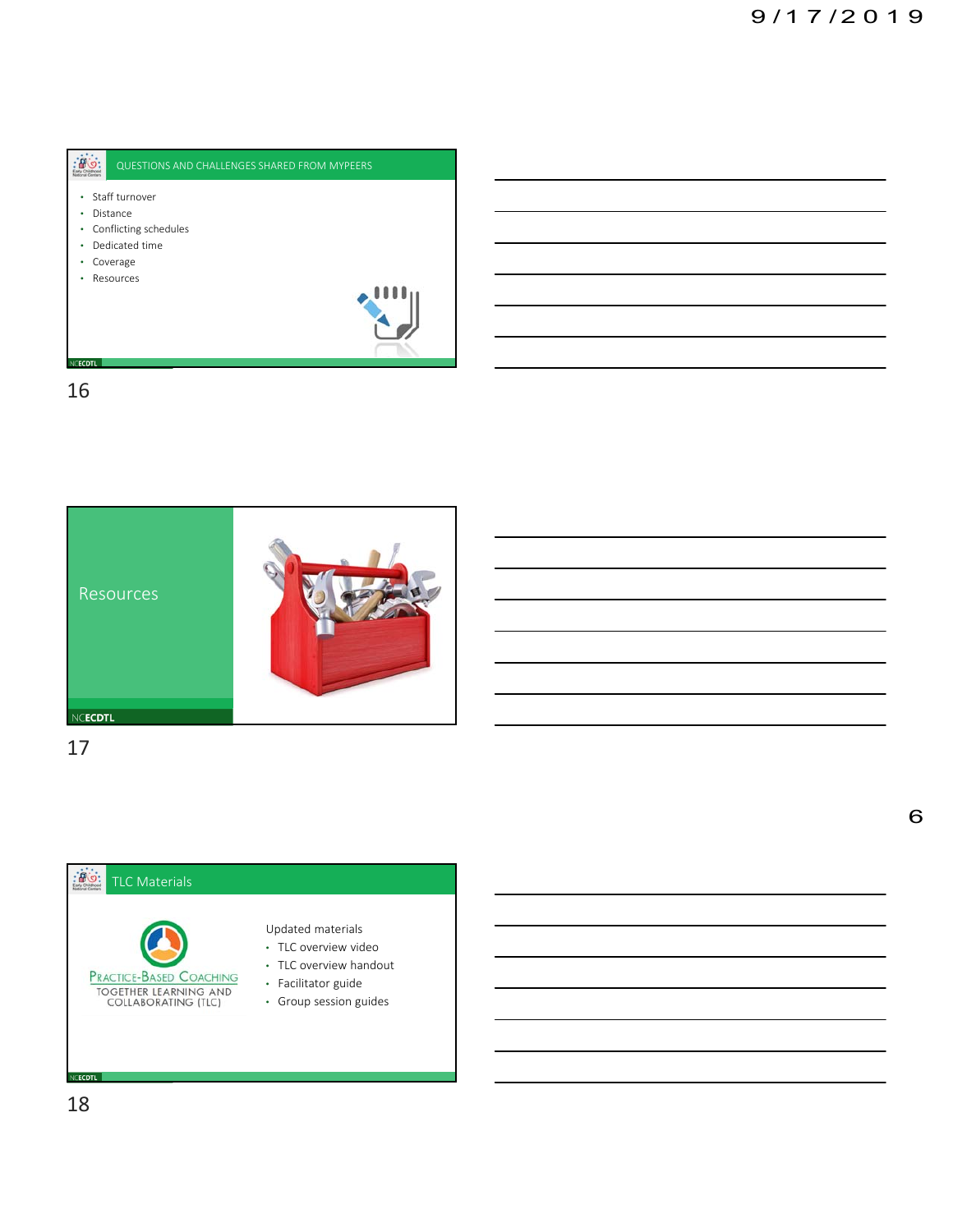

19